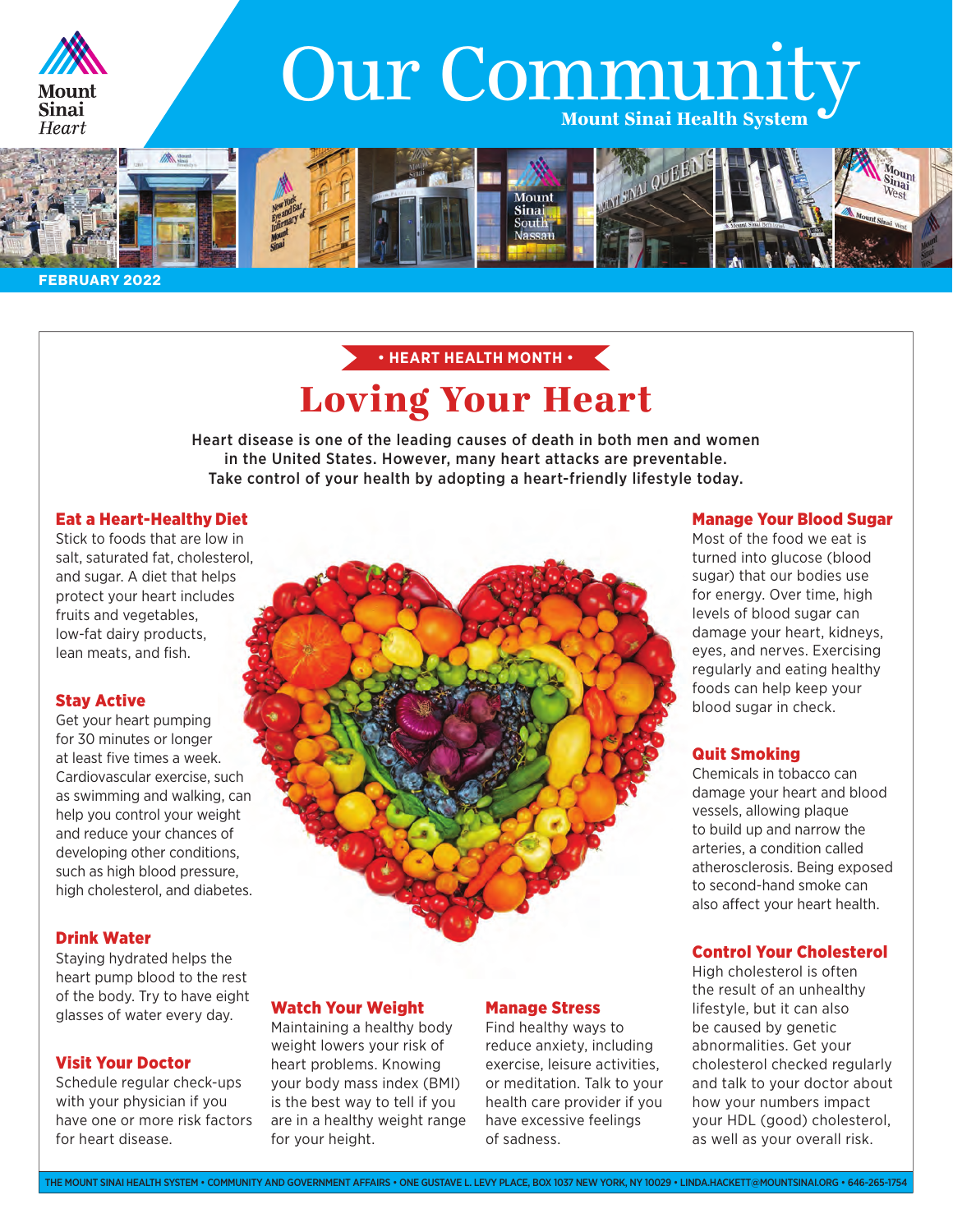



## What Do Your Numbers Mean?

Knowing your numbers is an important part of keeping you healthy. These numbers provide a key snapshot of your personal health and risk of potential serious and chronic health conditions, including heart disease, diabetes, stroke, obesity, and more, says Beth Oliver, DNP, RN, Senior Vice President and Chief Nursing Executive, Mount Sinai Health System.

| <b>CATEGORY</b>                 | <b>NON-FASTING GLUCOSE</b> | <b>FASTING GLUCOSE</b> |
|---------------------------------|----------------------------|------------------------|
| <b>Normal</b>                   | Less than 140 mg/dL        | Less than 100 mg/dL    |
| <b>Impaired Fasting Glucose</b> | 140-199 mg/dL              | 100-125 $mg/dL$        |
| <b>Diabetes</b>                 | 200 mg/dL or higher        | 126 mg/dL or higher    |

### GLUCOSE (BLOOD SUGAR) LEVELS:

After eating, the body breaks down your food, causing glucose levels to rise. Normally, the body secretes insulin, causing the level to return to the normal range within two hours. A non-fasting

glucose test is a blood test performed one to two hours after eating to determine your glucose level.

| <b>CATEGORY</b>                    | <b>DESIRABLE</b>    | <b>BORDERLINE HIGH</b>                       | <b>HIGH</b>                                            |
|------------------------------------|---------------------|----------------------------------------------|--------------------------------------------------------|
| <b>Total Cholesterol</b>           | Less than 200 mg/dL | 200-239 mg/dL                                | 240 mg/dL or higher                                    |
| LDL Cholesterol (bad cholesterol)  | Less than 130 mg/dL | 130-159 mg/dL                                | 160 mg/dL or higher                                    |
| HDL Cholesterol (good cholesterol) | 60 mg/dL and above  | $40 - 49$ mg/dL (men)<br>50-59 mg/dL (women) | Less than 40 mg/dL (men)<br>Less than 50 mg/dL (women) |
| <b>Triglycerides</b>               | Less than 200 mg/dL | 200-300 mg/dL                                | 400 mg/dL or higher                                    |

**TOTAL CHOLESTEROL:** Cholesterol is a waxy, fat-like substance found in all the cells in your body. The only way to know if your cholesterol levels are too high is to get a blood cholesterol test.

Not all cholesterol is bad. There are two different types. HDL is called "good" cholesterol because it picks up excess cholesterol in your blood and takes it back to your liver, where it is broken

down and removed from your body. LDL, which is thought of as "bad" cholesterol, can eventually build up within the walls of your arteries, leading to a heart attack or stroke. There are no symptoms for high cholesterol.

Triglycerides are another type of fat found in your blood. People who are overweight, diabetic, or drink too much alcohol may have high triglyceride

levels. The American Heart Association recommends that all adults 20 years or older have their cholesterol checked every four to six years as long as their risk remains low. Your doctor will consider your cholesterol test results in context with your age, sex, and family history. Other risk factors, such as smoking, diabetes, and high blood pressure, will be considered as well.

| <b>BLOOD PRESSURE CATEGORY</b>                        |                 |        | SYSTOLIC mm Hg (upper number) and/or   DIASTOLIC mm Hg (lower number) |
|-------------------------------------------------------|-----------------|--------|-----------------------------------------------------------------------|
| <b>Normal</b>                                         | Less than 120   | and    | Less than 80                                                          |
| <b>Elevated</b>                                       | $120 - 129$     | and    | Less than 80                                                          |
| High Blood Pressure (Hypertension) Stage 1            | $130 - 139$     | or     | $80 - 89$                                                             |
| High Blood Pressure (Hypertension) Stage 2            | 140 or higher   | or     | 90 or higher                                                          |
| Hypertensive Crisis (consult your doctor immediately) | higher than 180 | and/or | higher than 120                                                       |

**BLOOD PRESSURE:** High blood pressure occurs when your blood pressure, the force of your blood against the walls of your blood vessels, is consistently too high. Also known as hypertension, high blood pressure, is harmful because it makes the heart work harder and less wisilent killer." You can have high blood wallood pressure is said as "110 over 70."  $\underline{110}$ 

efficiently. High blood pressure can cause significant damage to your eyes, kidneys, brain, and blood vessels. If left untreated, it can lead to kidney failure or vision loss.

High blood pressure is known as the "silent killer." You can have high blood ©American Heart Association

pressure for years without experiencing any symptoms. Once you know you have high blood pressure, you can work with your health care provider to control it.

 70 Blood Pressure Reading Example: This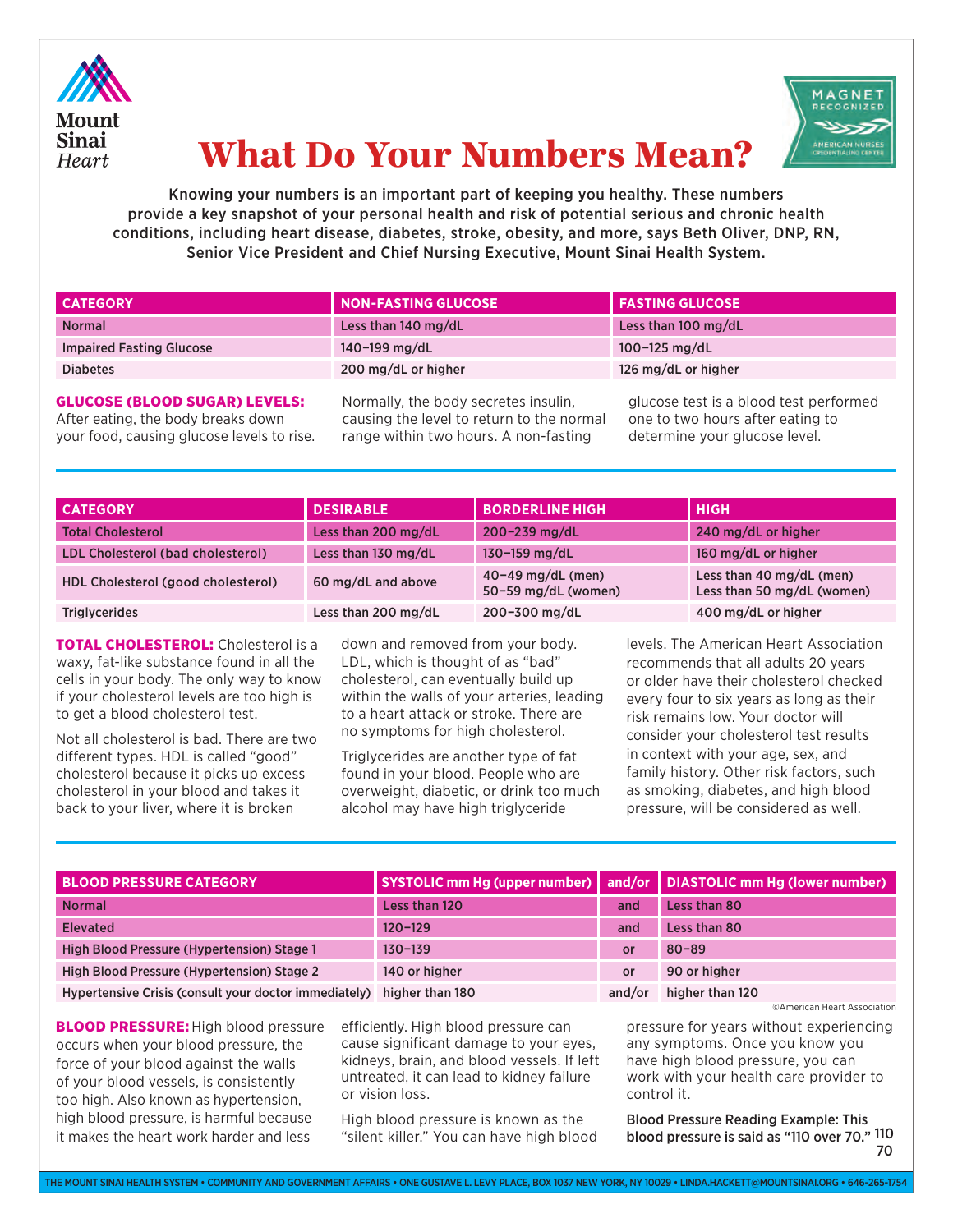

# Nuestra Comunidad Servicios de Salud de Mount Sinai



#### FEBRERO 2022

### Amando su corazón • **MES DE LA SALUD DEL CORAZÓN** •

La enfermedad cardíaca es una de las principales causas de muerte en los Estados Unidos, tanto en hombres como en mujeres. Sin embargo, muchos ataques cardíacos son prevenibles. Tome el control de su salud hoy adoptando un estilo de vida para un corazón saludable.

### Mantenga una dieta saludable para su corazón

Consuma alimentos bajos en sal, grasas saturadas, colesterol y azúcar. Ayude a proteger su corazón con una dieta que incluya frutas y verduras, productos lácteos bajos en grasa, carnes magras y pescado.

### Controle el nivel de azúcar en la sangre

La mayor parte de los alimentos que comemos se convierten en glucosa (azúcar en la sangre) que nuestros cuerpos utilizan para obtener energía. Con el tiempo, los niveles altos de azúcar en la sangre pueden hacerle daño al corazón, los riñones, los ojos y los nervios. Hacer ejercicio regularmente y comer alimentos saludables puede ayudar a mantener su nivel de azúcar en la sangre bajo control.

### Cuide de su peso

Mantener un peso corporal saludable reduce el riesgo de problemas cardíacos. Conocer su índice de masa corporal (IMC) es la mejor manera de saber si se encuentra en un rango de peso saludable para su altura.

### Deje de fumar

Los productos químicos en el tabaco pueden dañar el corazón y los vasos sanguíneos, permitiendo que la placa se acumule y estreche las arterias, una condición llamada aterosclerosis. Estar expuesto al humo de segunda mano también puede afectar la salud de su corazón.

### Manténgase activo

Ejercite su corazón durante 30 minutos o más por lo menos cinco veces a la semana. El ejercicio cardiovascular, como nadar y caminar, le pueden ayudar a controlar su peso y reducir las posibilidades de desarrollar otras enfermedades, como presión arterial alta, colesterol alto y diabetes.

### Maneje el estrés

Encuentre maneras saludables de reducir la ansiedad, incluyendo el hacer ejercicio, pasatiempos o meditación. Hable con su proveedor de servicios de salud si tiene sensaciones de tristeza excesivos.

### Tome agua

Mantenerse hidratado ayuda al corazón a bombear sangre al resto del cuerpo. Trate de tomar ocho vasos de agua todos los días.

### Controle su colesterol

El colesterol alto es a menudo el resultado de un estilo de vida poco saludable, pero también puede ser causado por anormalidades genéticas. Controle su colesterol regularmente y hable con su médico sobre cómo sus números afectan su colesterol HDL (colesterol bueno - lipoproteína de alta densidad), así como su riesgo general.

### Visite a su médico

Programe chequeos regulares con su médico si tiene uno o más factores de riesgo de enfermedad cardíaca.